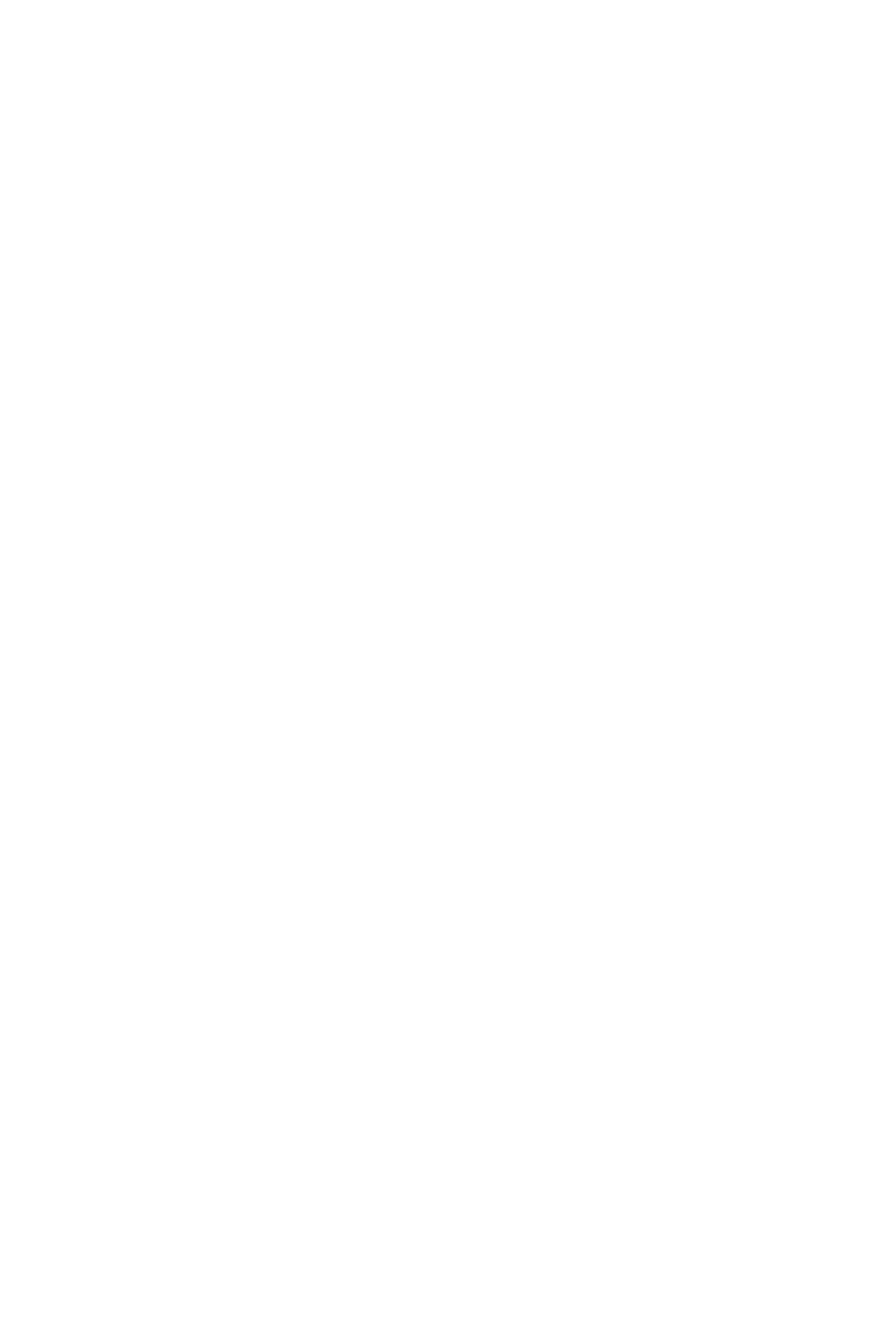# **MANY YET ONE? Multiple Religious Belonging**

*Edited by Peniel Jesudason Rufus Rajkumar and Joseph Prabhakar Dayam*

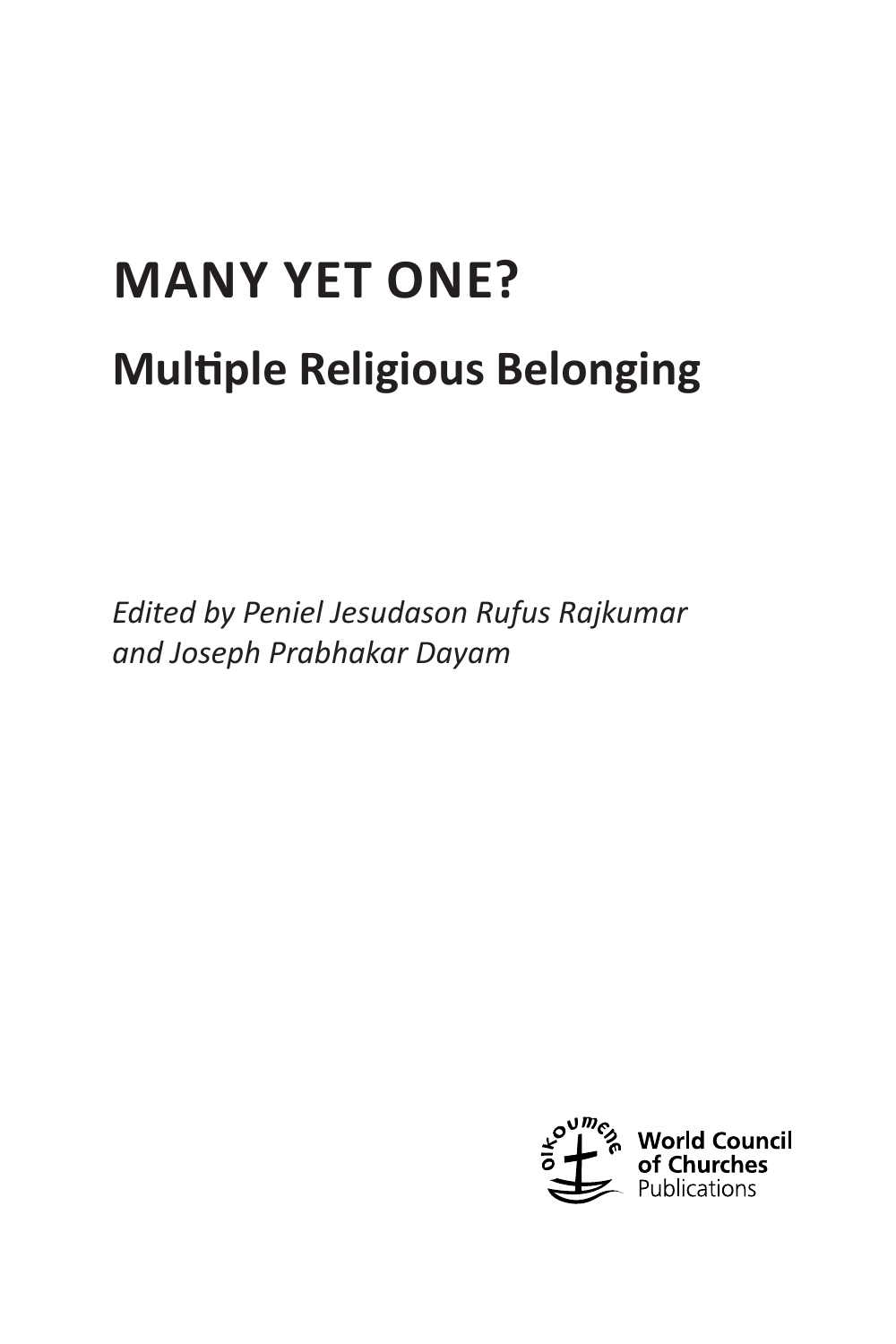#### MANY YET ONE?

Multiple Religious Belonging Edited by Peniel Jesudason Rufus Rajkumar and Joseph Prabhakar Dayam

Copyright © 2016 WCC Publications. All rights reserved. Except for brief quotations in notices or reviews, no part of this book may be reproduced in any manner without prior written permission from the publisher. Write: publications@wcc-coe. org.

*WCC Publications is the book publishing programme of the World Council of Churches. Founded in 1948, the WCC promotes Christian unity in faith, witness and service for a just and peaceful world. A global fellowship, the WCC brings together 345 Protestant, Orthodox, Anglican and other churches representing more than 550 million Christians in 110 countries and works cooperatively with the Roman Catholic Church.* 

*Opinions expressed in WCC Publications are those of the authors.* 

Scripture quotations are from the New Revised Standard Version Bible, © copyright 1989 by the Division of Christian Education of the National Council of the Churches of Christ in the USA. Used by permission.

Cover design: Adele Robey, Phoenix Graphics, Inc. Book design and typesetting: Michelle Cook / 4 Seasons Book Design ISBN: 978-2-8254-1669-3

World Council of Churches 150 route de Ferney, P. O. Box 2100 1211 Geneva 2, Switzerland http://publications. oikoumene. org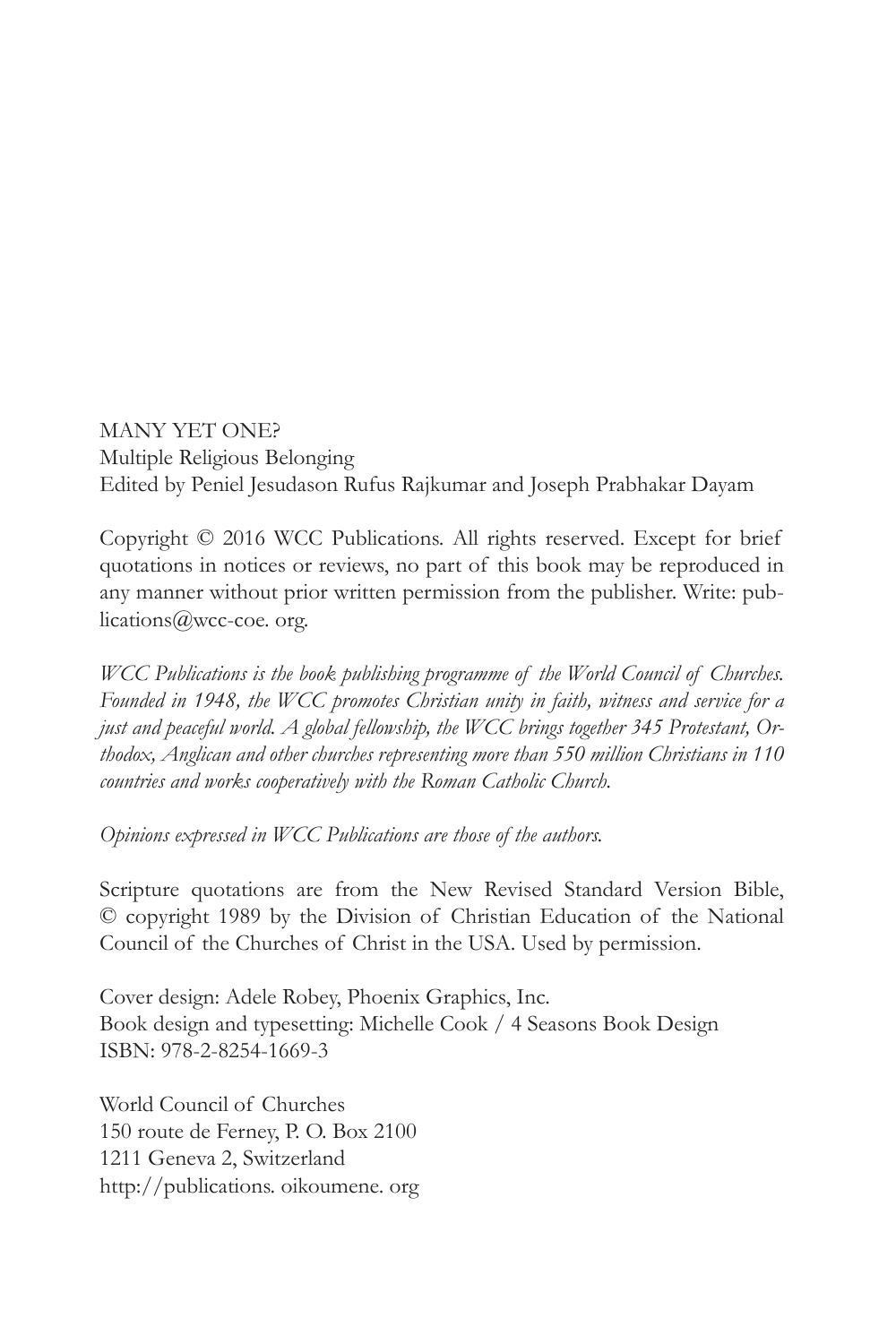# **CONTENTS**

| Contributors                                                                                                            | $\ddot{\rm u}$ |
|-------------------------------------------------------------------------------------------------------------------------|----------------|
| Introduction Peniel Jesudason Rufus Rajkumar and<br>Joseph Prabhakar Dayam                                              | $\mathbf{1}$   |
| 1. Eucharist Upstairs, Yoga Downstairs: On Multiple<br>Religious Participation<br>John J. Thatamanil                    | 5              |
| 2. On Doing as Others Do: Theological Perspectives<br>on Multiple Religious Practice<br>S. Mark Heim                    | 27             |
| 3. Multiple Religious Belonging: Erasing Religious Boundaries,<br>Embracing New Ways of Being<br>Karen Georgia Thompson | 45             |
| 4. Vulnerability and Agency in Multiple Religious Belonging:<br>Or, Why God Matters<br>Simone Sinn                      | 63             |
| 5. Multiple Religious Belonging as Hospitality:<br>A Korean Confucian-Christian Perspective<br>Heup Young Kim           | 75             |
| 6. Being a Hindu-Christian: A Play of Interpretations-<br>The Experience of Swami Abhishiktananda<br>Michael Amaladoss  | 89             |
| 7. Shrines, Ritual Hospitality, and Hybrid Identities in South Asia<br>James Ponniah                                    | 99             |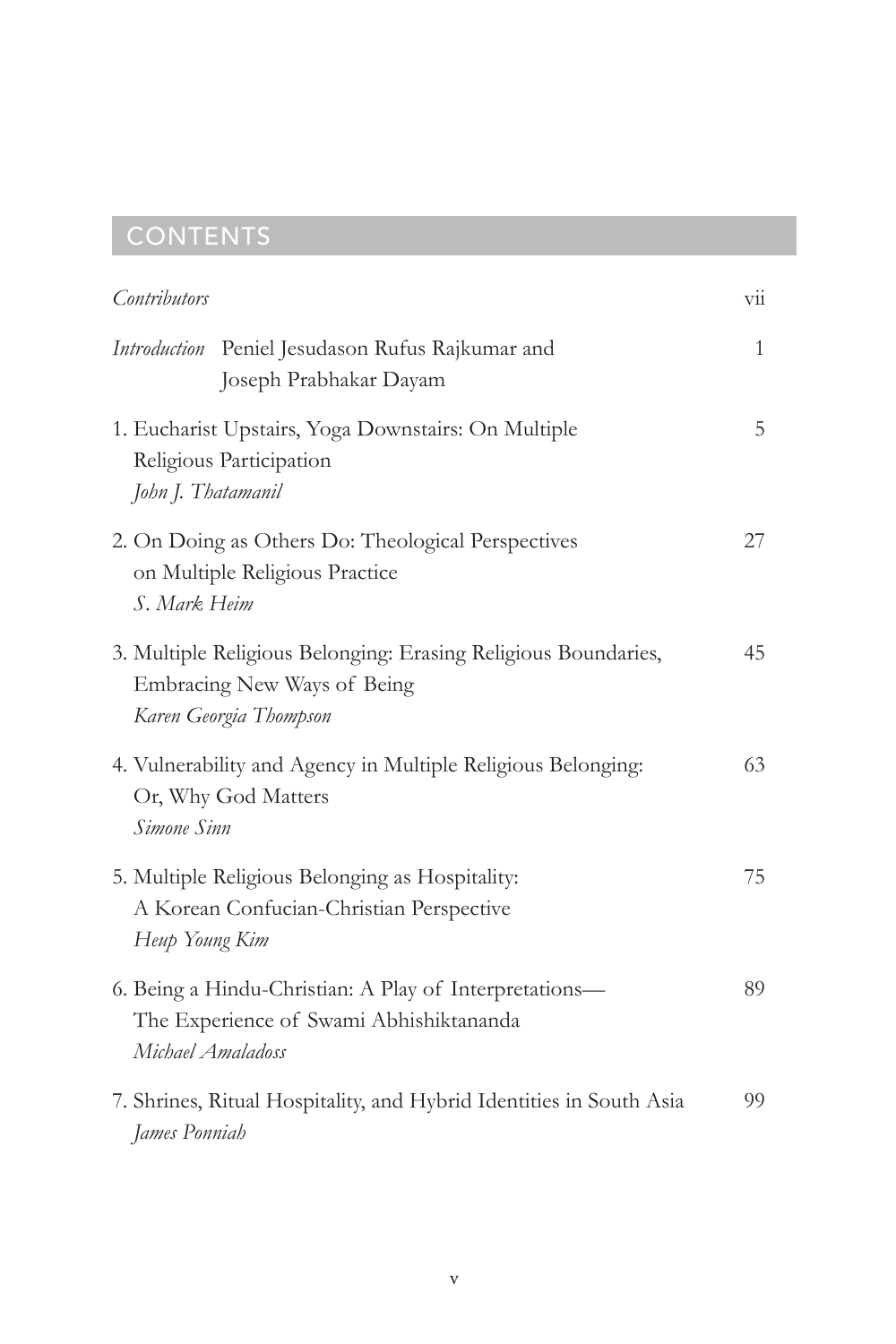#### *Contents*

| 8. The Motif of Hybridity in the Story of the Canaanite Woman:<br>Its Relevance for Multifaith Relations<br>Raj Nadella           | 111 |
|-----------------------------------------------------------------------------------------------------------------------------------|-----|
| 9. Religious Hybridity in the Brothels of Mathamma:<br>The Sacred Sex Worker and the Dalit Christ<br>Eve Rebecca Parker           | 121 |
| 10. Hybridity's Ambiguity (Gift or Threat?):<br>Marginality as Rudder<br>Sunder John Boopalan                                     | 135 |
| 11. (In)Betweenness and Being Analogical: Making Sense<br>of Hospitable Faith<br>Allan Samuel Palanna                             | 149 |
| 12. Theorizing the Project of Multiple Religious Belonging:<br>Processing Belonging through Belief<br>Amitha Santiago             | 163 |
| 13. Talking Back to Our Parents: What Asian-North American<br>Hybridity Can Suggest Theologically Back to Asia<br>Julius-Kei Kato | 169 |
| <b>Notes</b>                                                                                                                      | 181 |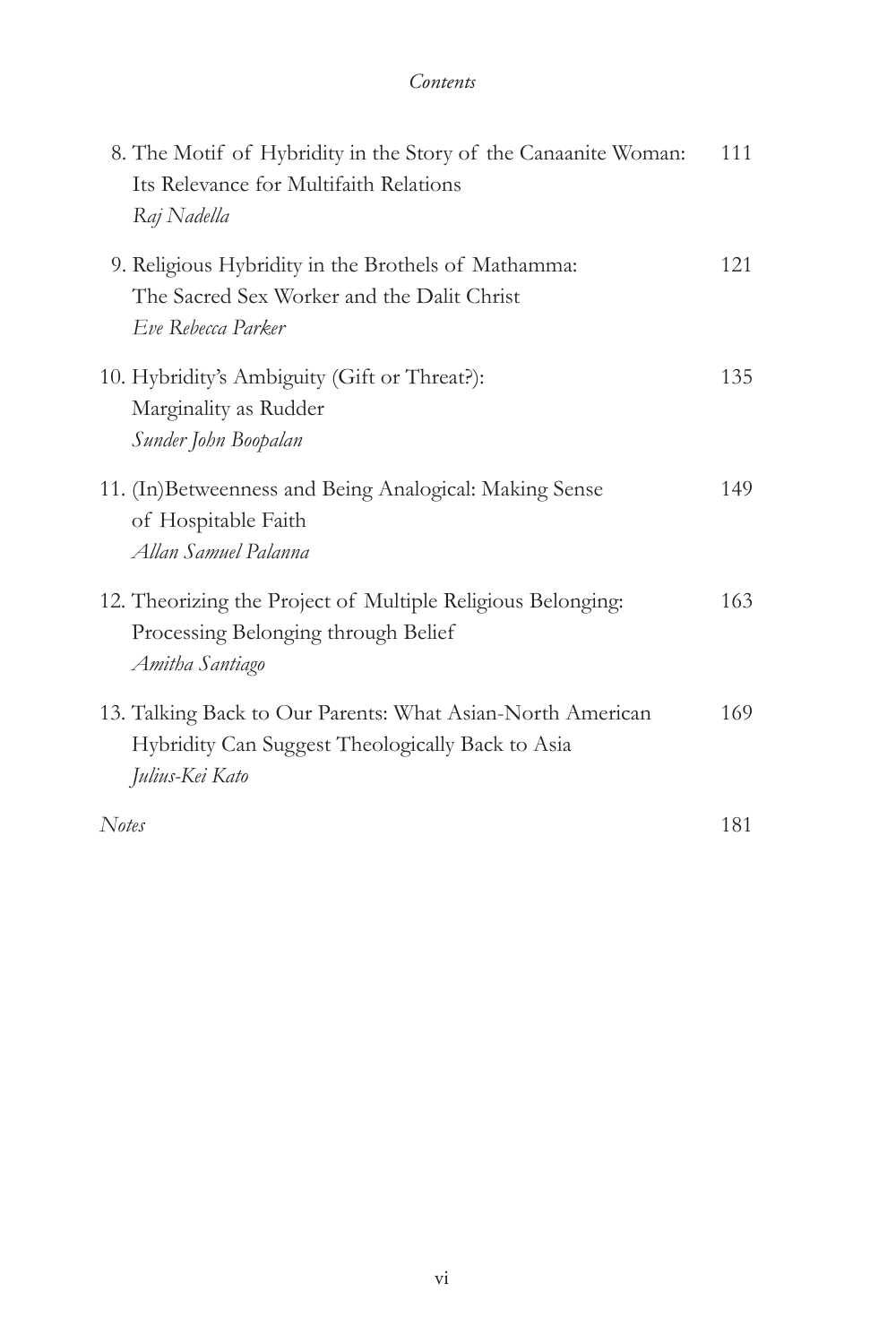# CONTRIBUTORS

**Michael Amaladoss, S.J.**, is the director of the Institute of Dialogue with Cultures and Religions, Chennai, a PhD research institute of the University of Madras, India.

**Sunder John Boopalan** is currently a PhD candidate in religion and society at Princeton Theological Seminary, Princeton, New Jersey, USA.

**Joseph Prabhakar Dayam** is a pastor of the Andhra Evangelical Lutheran Church. He has served as associate professor of Christian Theology at the United Theological College, Bangalore, and at Guukul Lutheran Theological College in Chennai and is the convener of the Collective of Dalit Ecumenical Christian Scholars (CODECS).

**S. Mark Heim** is professor for Christian theology at Andover Newton Theological School, Newton Centre, Massachusetts, USA. He has served as chair of the American Baptist Churches Committee on Christian Unity and represents his denomination on the Faith and Order Commission of the National Council and World Council of Churches.

**Julius-Kei Kato** is professor in the philosophy and religious studies department at the University of Western Ontario, London, Ontario, Canada.

**Heup Young Kim** is visiting professor at Hanshin University, South Korea.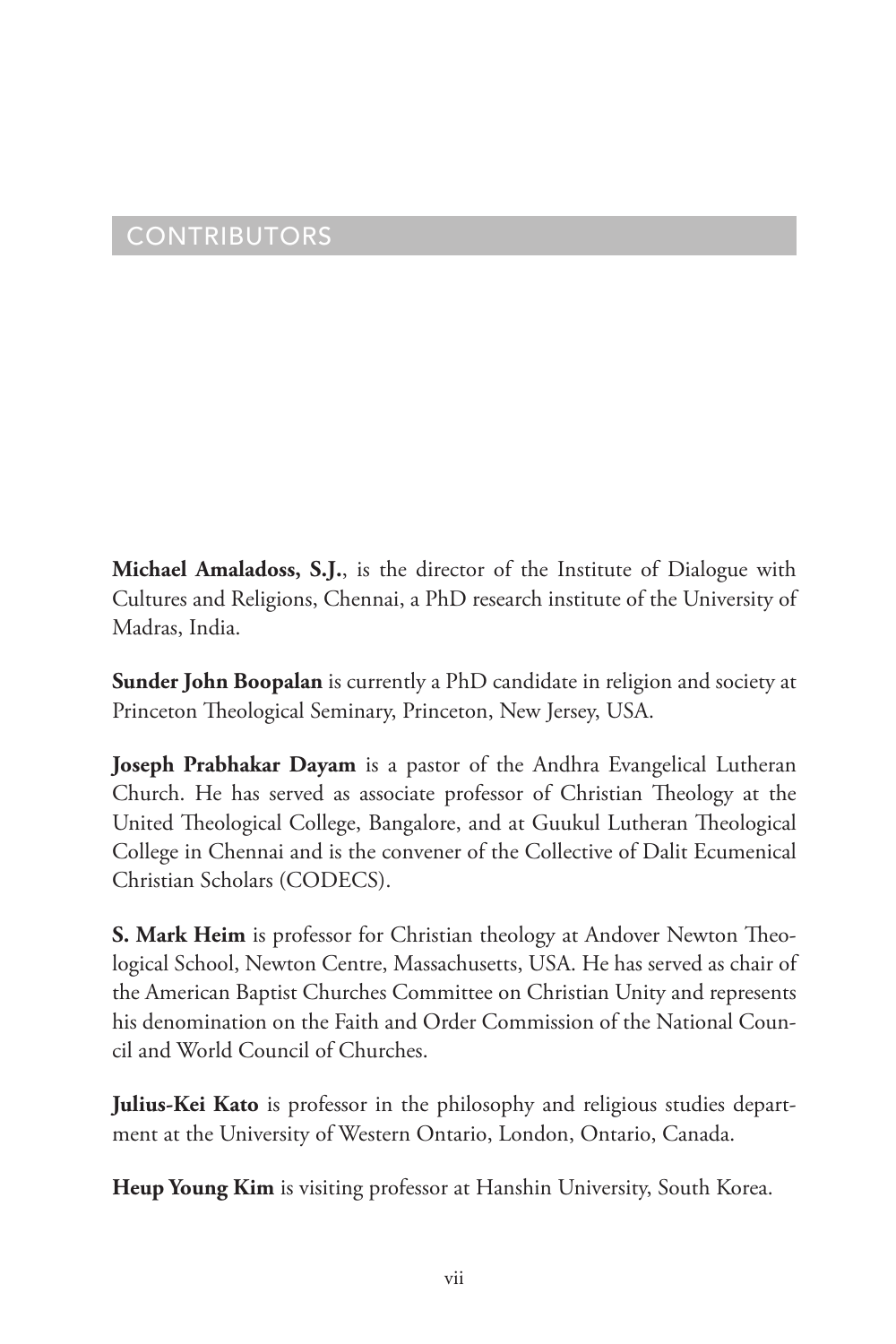#### *Contributors*

**Raj Nadella** is assistant professor of New Testament at Columbia Theological Seminary, Decatur, Georgia, USA.

**Allan Samuel Palanna** is presbyter of the Church of South India, Karnataka Southern Diocese, and presently the chairperson of the department of theology and ethics at the United Theological College, Bangalore, India.

**Eve Rebecca Parker** is a doctoral researcher with the Centre of Religion and Politics at the University of St. Andrews, focusing on interreligious dialogue and feminist theologies. She has also worked for the Council for World Mission and the United Methodist Church and is currently working for the United Reformed Church.

**James Ponniah** is assistant professor at the department of Christian studies at the School of Philosophy and Religious Thought, University of Madras in Chepauk, Chennai, India.

**Peniel Jesudason Rufus Rajkumar** is programme executive for interreligious dialogue and cooperation, World Council of Churches, Geneva, Switzerland.

**Amitha Santiago** heads the department of languages at the CMR Institute of Management Studies, Bangalore, India, and has a keen interest in the politics of religions.

**Simone Sinn** is study secretary for public theology and interreligious relations at the Department for Theology and Public Witness of the Lutheran World Federation, Geneva, Switzerland.

**John J. Thatamanil** is associate professor of theology and world religions at Union Theological Seminary in New York City, New York, USA.

**Karen Georgia Thompson** serves as minister for racial justice with Justice and Witness Ministries in the national setting of the United Church of Christ, Cleveland, Ohio, USA.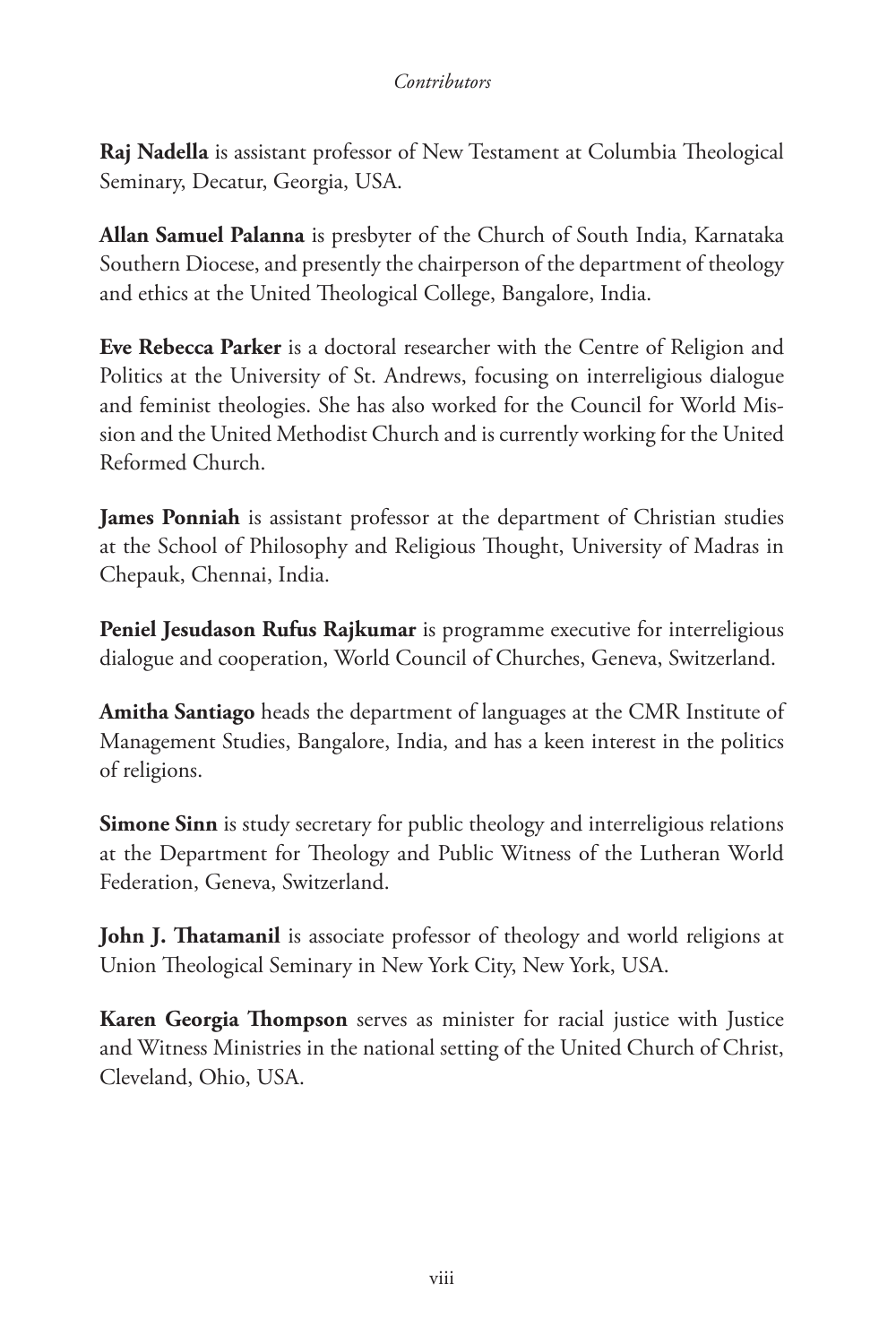### INTRODUCTION

# Peniel Jesudason Rufus Rajkumar and Joseph Prabhakar Dayam

Multiple religious belonging—a phenomenon "in which people of faith engage in the communities and practices of more than one religious tradition"1 —is an important way in which many people today navigate the turbulent waters of religious affiliation and identification, by embracing hyphenated identities which bespeak multiplicity, fluidity, and hybridity. But how is such a widely varied and elusive reality to be understood, and what does it mean for Christian identity, Christian theology, and pastoral practice? This volume attempts to shed light on the meaning and implications of multiple religious belonging.

In a context which increasingly recognizes that religions are shaped rhizomatically and acknowledges that religions "abut, blend, supplement, and challenge one another within individuals and their lived communities,"2 this book engages with the theological and pastoral questions which emerge at the interstices of "blurred" religious affiliations and borderless (spi)ritual practices that are concomitant to multiple religious belonging. Needless to say, an amoebic and amorphous phenomenon like multiple religious belonging, which is replete with its variegated diversity and attendant complexity, holds in it more questions that we have even yet learned to ask. In the course of learning to discover these questions the book offers a first step, throwing open to its readers one question worth pondering: Can modes of multiple religious belonging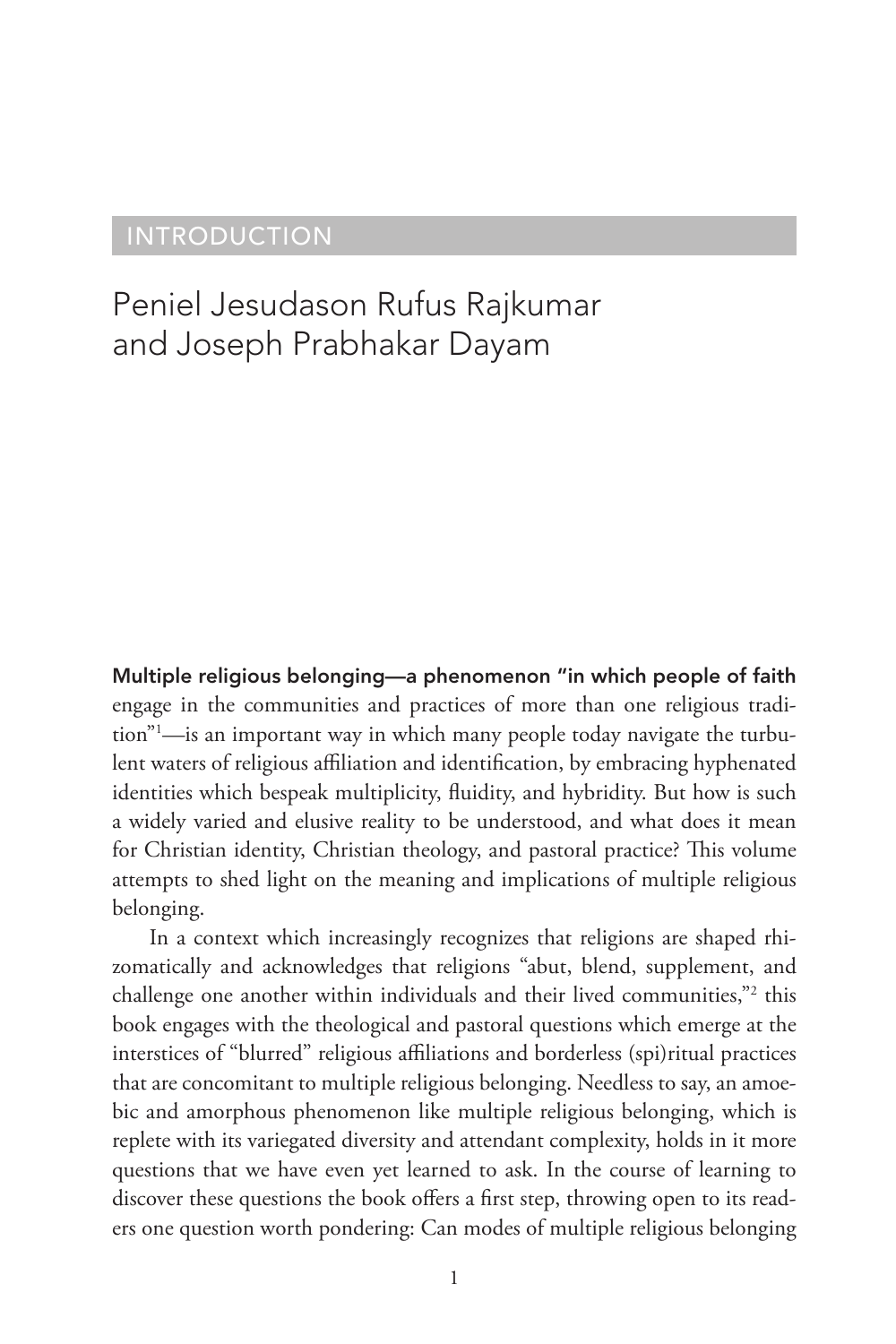be embraced "not as problems to be solved, but as proliferating sites of divine encounter"?3

At the very outset we want to eschew any claims that this volume is a "onesize-fits-all" venture. What is presented here constitutes the initial fruits of the World Council of Churches' ongoing work on multiple religious belonging. This work had its beginnings in a pilot consultation on "Exploring Hybridity, Embracing Hospitality: Towards a Theology of Multiple Religious Belonging," organized by the WCC's programme on Interreligious Dialogue and Cooperation in collaboration with the Gurukul Lutheran Theological College and Research Institute, Chennai, India, in October 2014. This was followed by a subsequent consultation organized in collaboration with the United Church of Christ in Cleveland, Ohio, in April 2015, focusing on the North American context. This probably helps explain why the articles in this volume have an Asian and American focus!

The context that foregrounds this volume is one in which several churches might find themselves—that is, one in which, despite the tacit acknowledgment that hybridity is intrinsic to most of our received and practiced Christian faith, there is an overwhelming insistence on rigidity and singularity in the expectations made of our religious identifications and affiliations. Such a context poses problems to those who, out of necessity, upbringing, or choice, find (spi)ritual sustenance in other religious traditions alongside Christianity and openly acknowledge that they have been "faithed" by drinking deeply from the wells of different religious and spiritual traditions. In a context where a majority of churches have so far been quiet on the changing pew culture they inhabit, the challenge is to move beyond tacit obliviousness and engage robustly with the phenomenon of multiple religious belonging in a theologically sound, experientially grounded, and pastorally sensitive manner. The book aims to be a step in this direction.

In introducing this book a few features are worth mentioning. The book does not fall into the trap of what Indian Dalit theologian A. P. Nirmal terms as "putting the horse before the cart"—that is, developing the theological/theoretical in isolation from the experiential.<sup>4</sup> Theological construction and imagination in the volume are thoroughly foregrounded in the experiential, giving rise to fresh perspectives. Recognizing that the prevailing culture of multiple religious belonging in many ways changes the shape and scope of being church, the theological musings in this volume that germinate from the fertile ground of religious practice engage creatively and critically with the question whether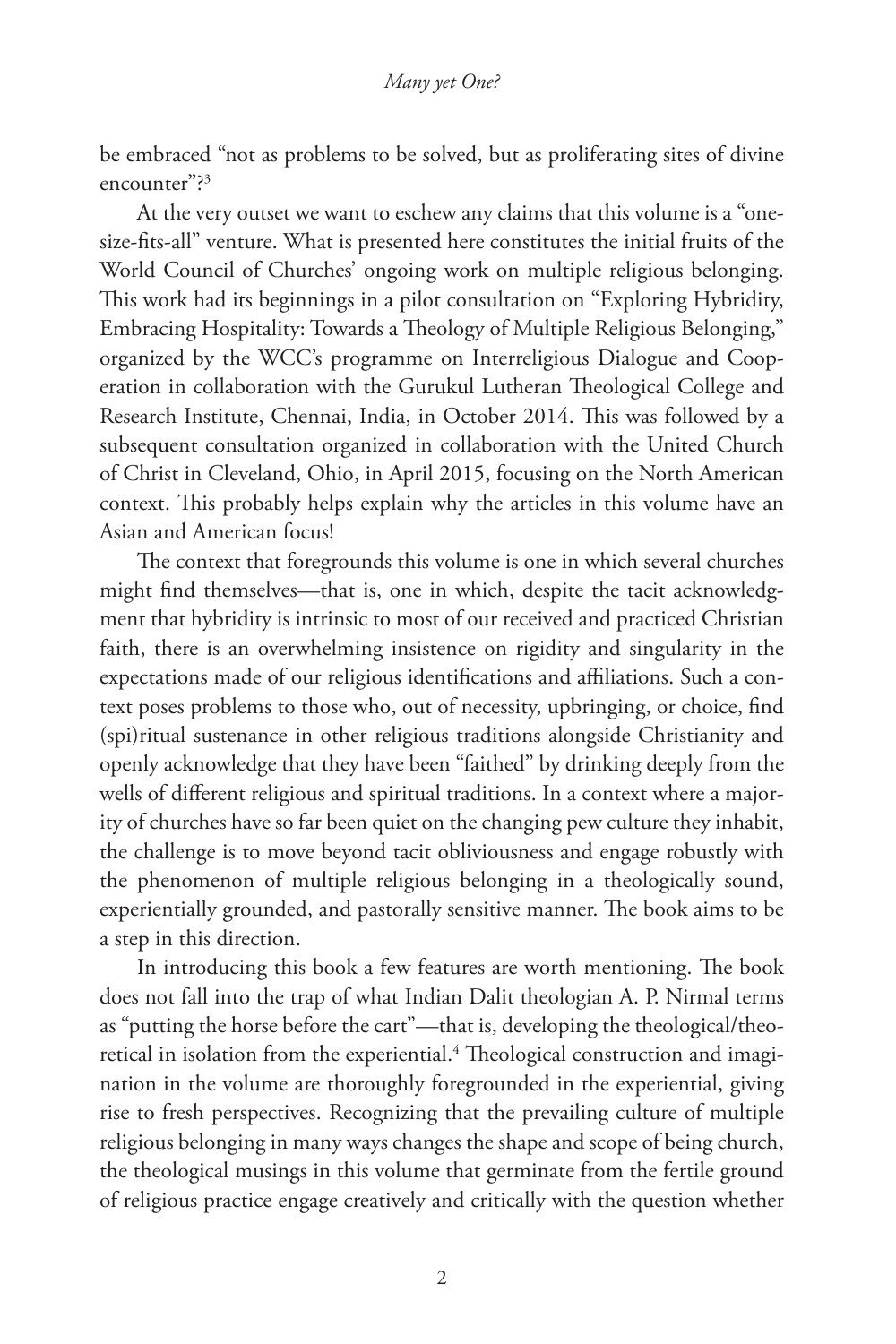#### *Introduction*

churches in their attempt to connect with culture are "orchestrating warm feelings that soft-pedal the costly demands of the gospel."5 Perceptive to fears that the adaption of the churches to emerging contexts might involve the danger of the gospel being reduced to "flotsam, lacking substantive form,"6 this volume revisits religious experiences with theological questions which interrogate the integrity of multiple religious belonging. Can multiple religious belonging be considered an authentic expression of faith in *creative fidelity* (to use Stephen Barton's felicitous term) to the gospel of Christ—"where fidelity involves recognisable continuity with our scriptural faith tradition, and creativity involves an openness to the Spirit for the inspiration to interpret and 'perform' that tradition in ways that are life-giving"?7

 Another unique feature of this book is its examination of the theme of multiple religious belonging vis-à-vis the experiences of the margins. This is important in contexts where, in popular perceptions, the increasing appetite for multiple religious belonging can be attributed to a "bricolage spirituality" or "pick-and-mix spirituality" symptomatic of postmodernity.<sup>8</sup> There is little doubt that certain forms of multiple religious belonging are "a lighthearted flirting with different religions"9 and "a self-indulgent, free-floating, cafeteria-style potpourri of mutually incompatible religiosities."10 In such contexts, multiple religious belonging becomes self-seeking and divested from any commitment beyond self-gratification. Catherine Cornille's critique that multiple religious belonging bypasses the "very purpose and dynamics of religious belonging," which inherently involves "complete surrender of one's will and judgment to a truth and power that lies beyond or beneath one's own rational and personal judgment," is salutary in such contexts.<sup>11</sup> At specific points this volume critiques the self-seeking inclination that may beset certain forms of multiple religious belonging and, drawing upon instances of marginalized communities appropriating the venue of multiple religious belonging for liberative purposes and to forge peaceable and just communities, questions the moral foundations of forms of multiple religious belonging that are not hospitably disposed to the "other." A question that emerges is, Whether and how can multiple religious belonging as a passionate way of "being religious interreligiously"12 be at the same time ethical "com-passionately," exercizing comradely passion for the "other"?

Another feature worth mentioning is that this book does not shirk from stepping into the murky waters created by the confluence of Asian Christianity and Western colonialism. The influx of Western Christianity in Asia forged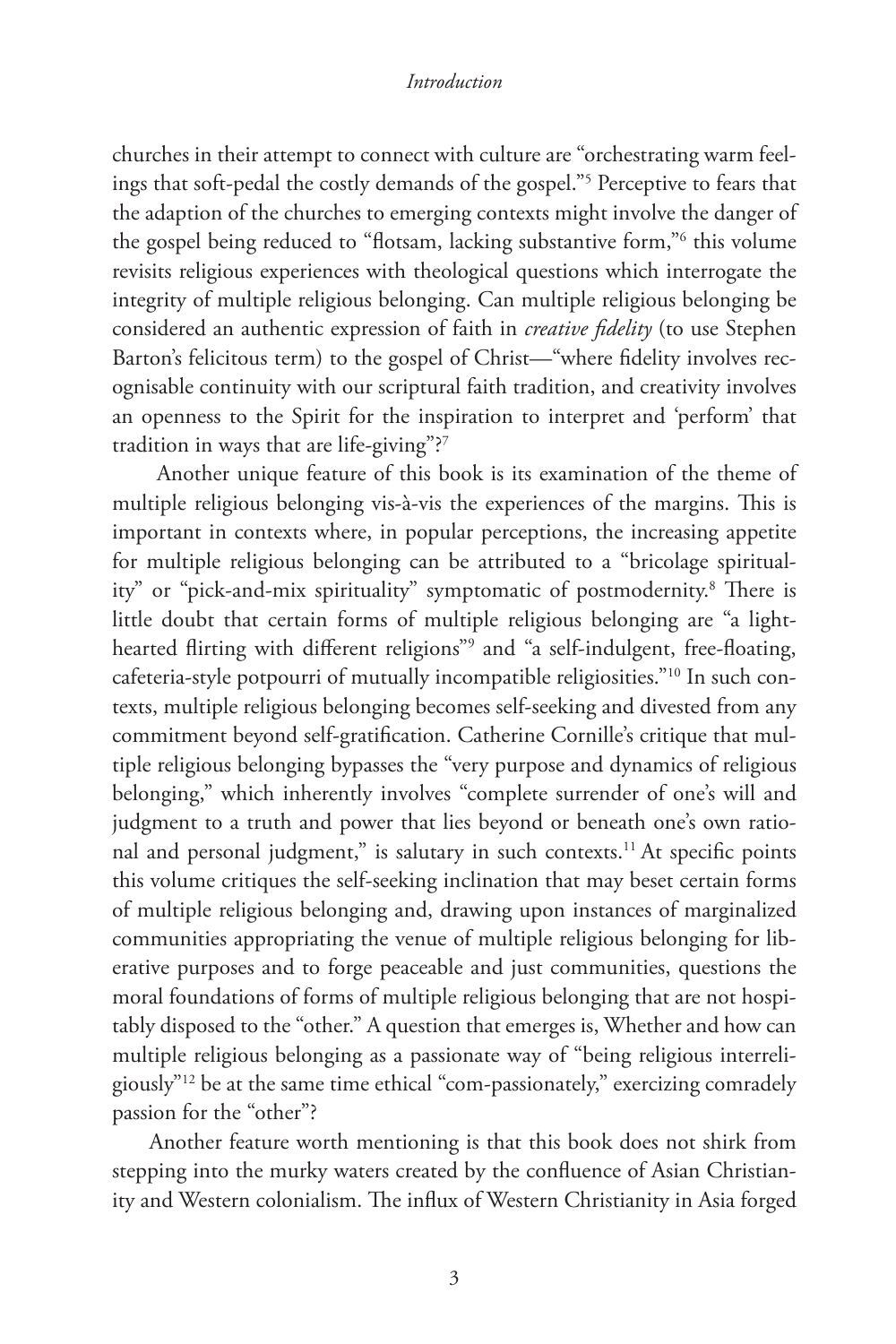#### *Many yet One?*

a new dichotomy between native religions and Christianity and theologically "muddied" the prevailing fluidity of religious belonging by introducing a paradigm of religions as rigid and calcified entities. A question which opens itself for consideration concerns whether the present discourse of multiple religious belonging is a tautology in Asian contexts, since multiple religious belonging in Asian contexts is ontological and not necessarily epistemic in nature.<sup>13</sup> Is the discourse of multiple religious belonging redundant in contexts like Asia, where participation in religious life is characterized by regular border crossings and people "live abundantly from their own religious heritage, while also living partially, but intently, from the richness of another or other religious tradition(s)"? $14$ 

Having been a persistent and pertinent fact of religious belonging and participation, religious hybridity has both a polyvalent dimension, which defies water-tight categorizations, as well as a problematic dimension often characterized by theological suspicion toward those who claim to be religiously hybrid. By exploring these polyvalent and problematic dimensions of multiple religious belonging, this book offers us glimpses of an important way in which human beings attempt to be "faith-ful" by fathoming the inexhaustible richness of our faith traditions. This may be provocative for some and profound for others. In unique ways, however, multiple religious belonging testifies to the "truth" that may be close to several hearts: that religions are not fortresses to be defended but wellsprings for the flourishing of life!<sup>15</sup>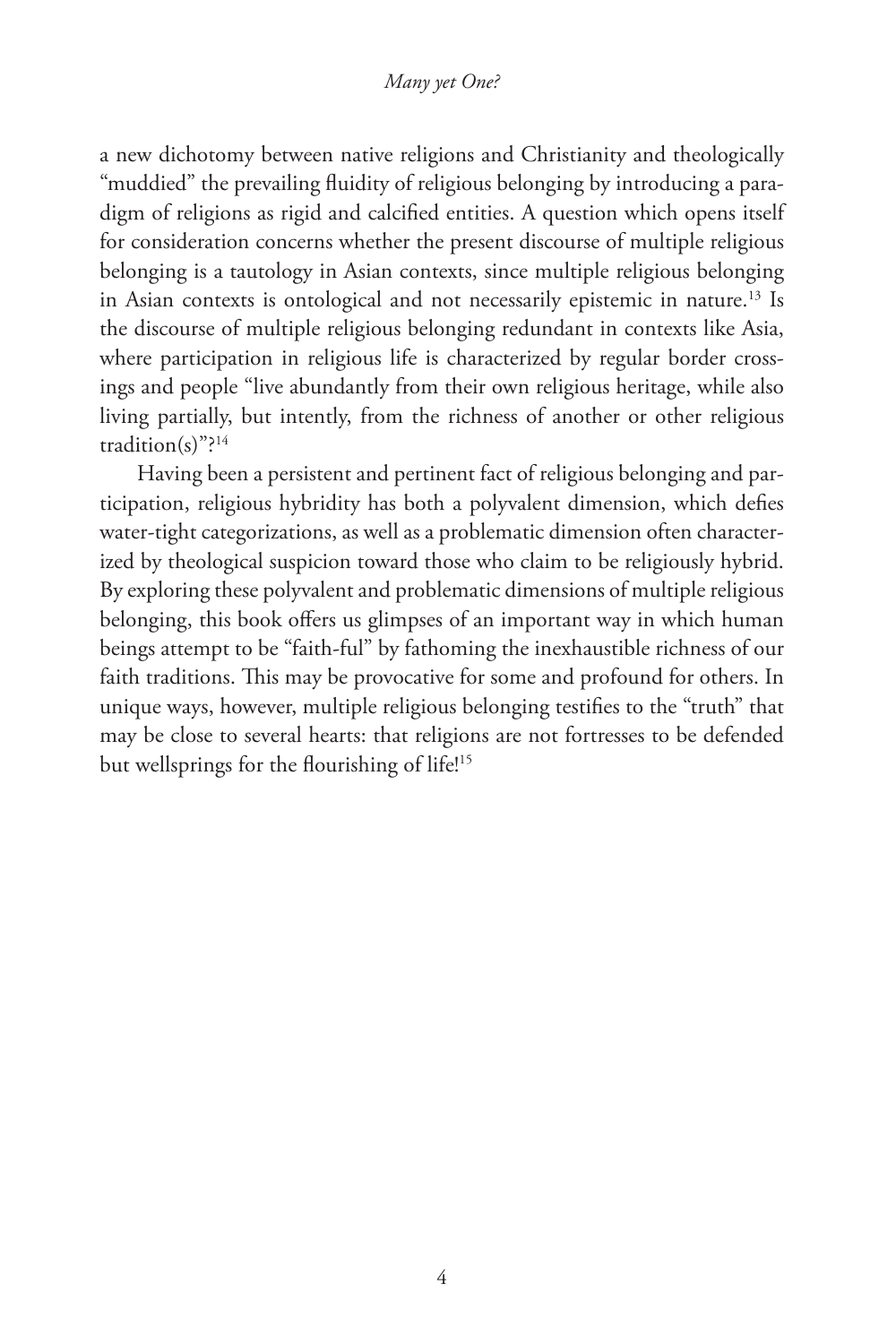## CHAPTER 1

John J. Thatamanil

# **Eucharist Upstairs, Yoga Downstairs: On Multiple Religious Participation**

Dealing with difference has arguably been a core human project since human beings stopped living in small hunter-gatherer cohorts and began to live in larger social groupings. Suspicion and fear of the other and of the difference the other embodies have posed problems for human communities, certainly for the span of the historical record, and likely for the whole of human experience. Hence, confrontation with difference and multiplicity is hardly a novel challenge. Still, the challenge of confronting difference and multiplicity has been enormously complicated in our historical moment. Global flows of information, images, and people place us all in ever-increasing intimacy.

New challenges are posed by our situation, and one in particular claims my attention. As we live in ever-greater proximity with each other, many more of us are becoming multiple. We have never been one, or merely one, but now otherness dwells not only in the stranger nearby but also within. This is especially true with respect to religious diversity. Increasingly, many of us are recognizing and naming ourselves as religiously multiple. Terms like "multiple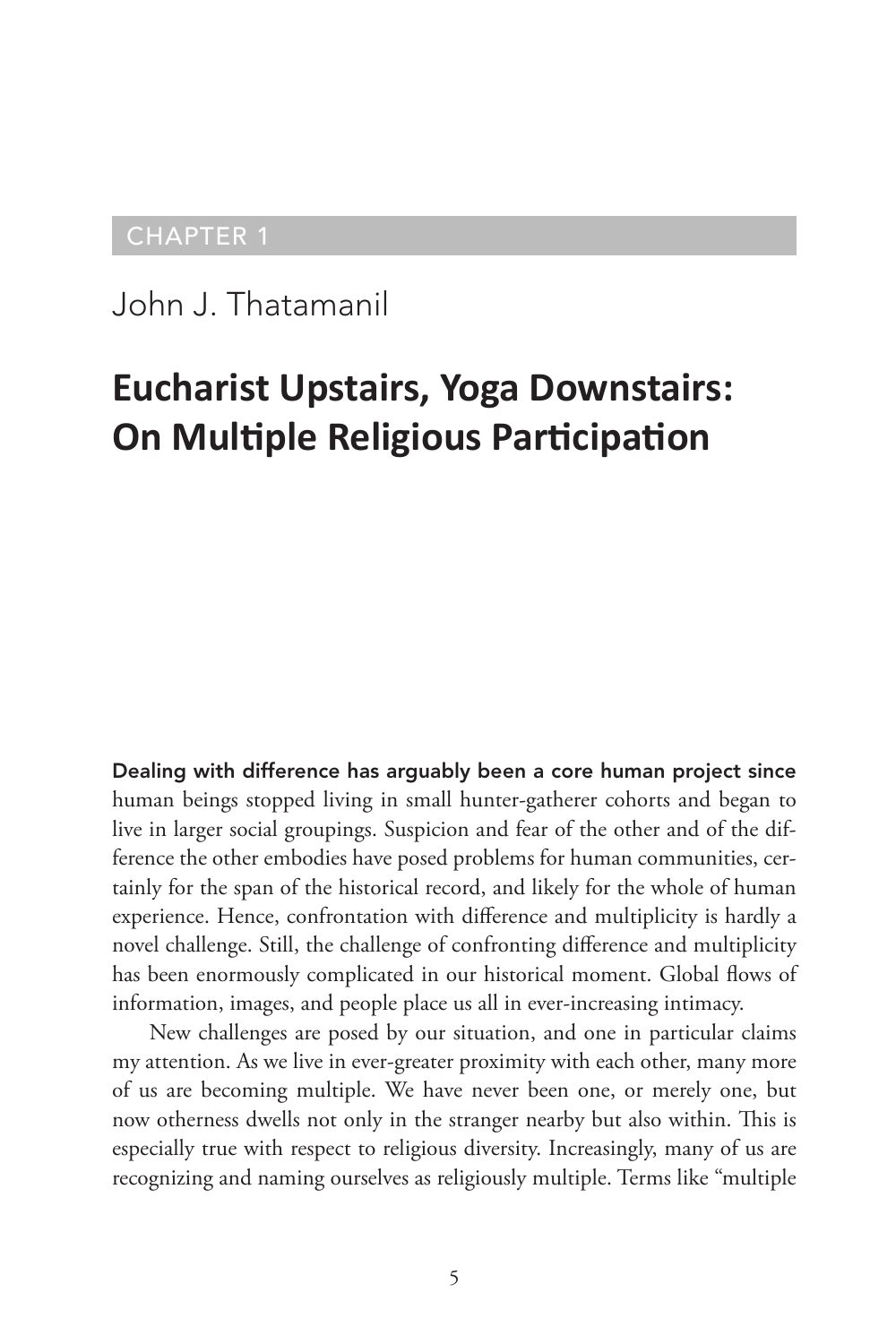religious participation" and "multiple religious identity" are becoming more common in Christian theological literature (more on these terms below).

This essay seeks to clarify reflection around the theme of religious multiplicity but with an eye toward transnational contexts. Although I write as a North American comparative theologian, I am mindful that the question of religious multiplicity takes on a very different cast in the global South. While sustained attention to the question of religious multiplicity is new in North American and European theological circles, the phenomenon is far from novel in many parts of the world. The juxtaposition and integration of African Traditional Religion with Christianity in South Africa, the routine interfusion of Hindu and Christian and even Hindu and Muslim elements in India, and the well-known hybridity of religious life in China and Japan all testify to the complexity of religious identities. Perhaps theology always follows life and arrives late to the scene of religious multiplicity. Still, theological reflection is finally beginning to take seriously the question of religious multiplicity within persons and communities. The following question captures the task I take up in this essay: How might North American thinking about religious diversity be reconfigured by contributions from a global theological community of conversation that has long had to deal with religious multiplicity?

Christians have had to live with religious difference since the very inception of the Jesus movement, but it has done so uneasily. At first, and prior to imperial recognition, Christians did not speak univocally in their proclamations about religious diversity. Justin Martyr spoke about the *logos spermatikos* to suggest that the Word that became flesh in the Christ has been present and active in other wisdom traditions. Francis Sullivan maintains that despite the handful of biblical texts with which we are all familiar, the early church did not dismiss other religious traditions out of hand. Matters changed, he argues, when the church came under imperial sponsorship. Gradually over the centuries, a robust doctrine of *extra ecclesiam nulla salus* ("outside the church there is no salvation") came to prevail. Only recently—that is to say, post-Vatican II—has the church come to clarify forcefully what *extra ecclesiam* means. We now have a host of Christian theologies of religious diversity that affirm the truth, validity, and even the salvific efficaciousness of other religious traditions.

Recognizing and affirming that a variety of religious traditions contain truth, goodness, beauty, and even saving power, however, does not mean that theologians are open to the possibility of multiple religious participation. Although Christians and others in many portions of the globe routinely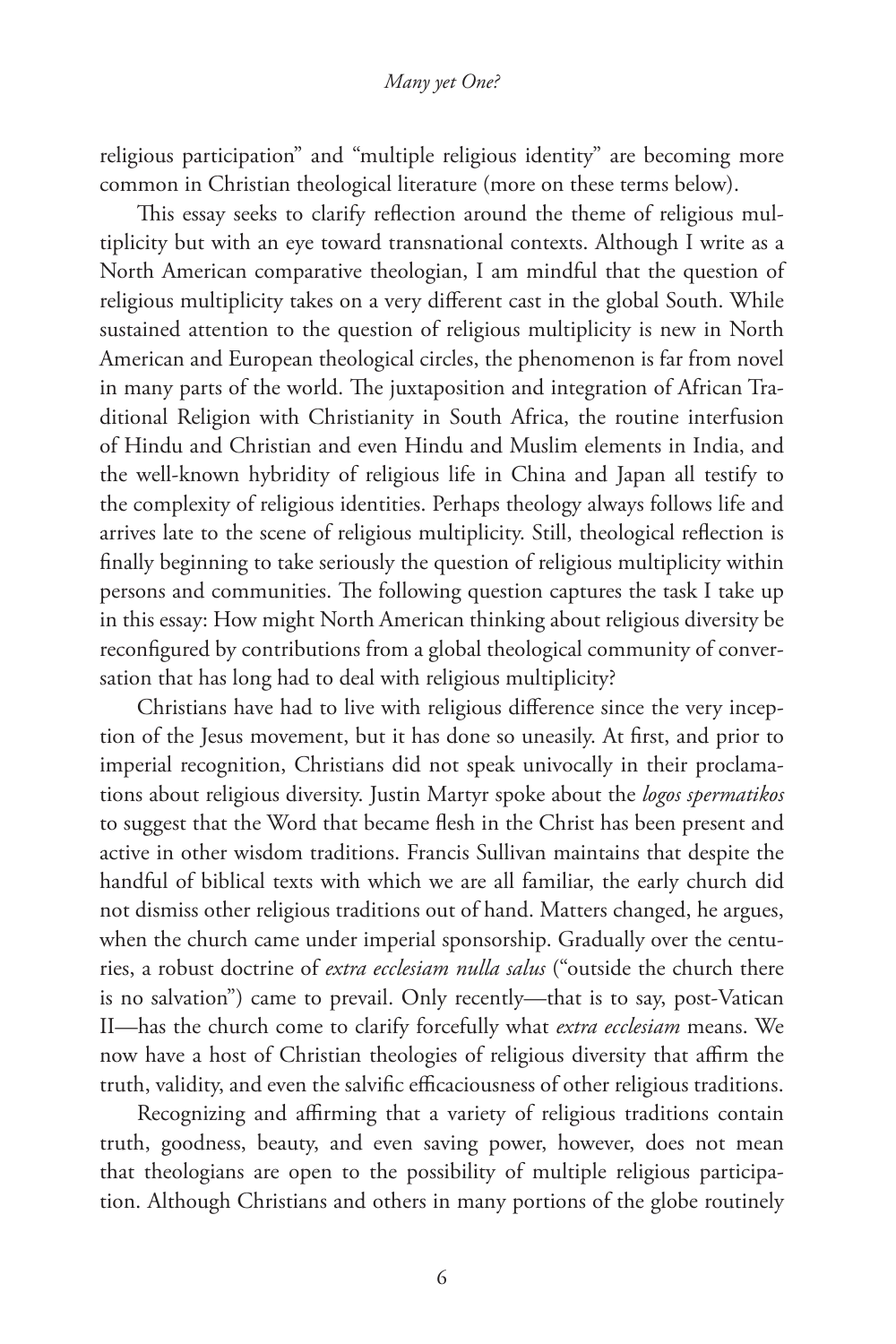participate in, or can be said even to belong to, more than one religious tradition, Christian theological production—especially in North America and Europe—has been largely blind to the reality of religious multiplicity. When religious multiplicity has been recognized, it has been called "syncretistic" and so has been delegitimated. Hence, there has been a vast and, until recently, unbridgeable chasm between official theological production and what we might call a "lived theology of religious diversity," which has been, as a matter of practice, accepting of complicated modes of religious affiliation.

I am not a student of Christianity in Africa, but I am aware that multiple religious participation and belonging are quite common throughout the continent, and in South Africa in particular, with strong and ongoing participation by Christians in the practices of African Traditional Religions. If my intuition is right for South Africa and surely also for Christianity in much of the global South, one wonders about the implications of the split between official theological positions and actual popular practice. What are the implications for political life in pluralist societies when custodians of religious traditions insist on the artificial purity of singular religious belonging? Might not this emphasis on singularity threaten to exacerbate divisions between religious groups that might otherwise be ameliorated by affirming complex and porous modes of multiple belonging? Moreover, has Christianity anywhere been as singular as church hierarchies and elite theologians have liked to believe? Questions such as these suggest that the distance between elite theology and lived experience must somehow be bridged.

To begin, we must note that the manner in which questions about multiple religious participation (hereafter MRP) are posed discloses the geographical situatedness and the conceptual presuppositions of the scholars in question. In the West, scholars and nonacademics alike imagine religion in ways that make all forms of MRP vexatious. Built into our tacit and pretheoretical understanding of religion is the idea that religiousness requires exclusiveness in the same way that marriage does in monogamous societies. Singularity is the norm; multiplicity is the aberration. Questions about MRP are posed under the assumption that MRP is exceptional and singular religious belonging is the default norm. But the global study of religions discloses two factors that complicate standard discussions of MRP. First, religious traditions are fluid, malleable, and intrinsically impure; traditions are like rivers—as Wilfred Cantwell Smith long ago noted—that have flown into and out of each other and not discrete, reified, and homogenous entities.<sup>1</sup> Second, as already noted, for much of human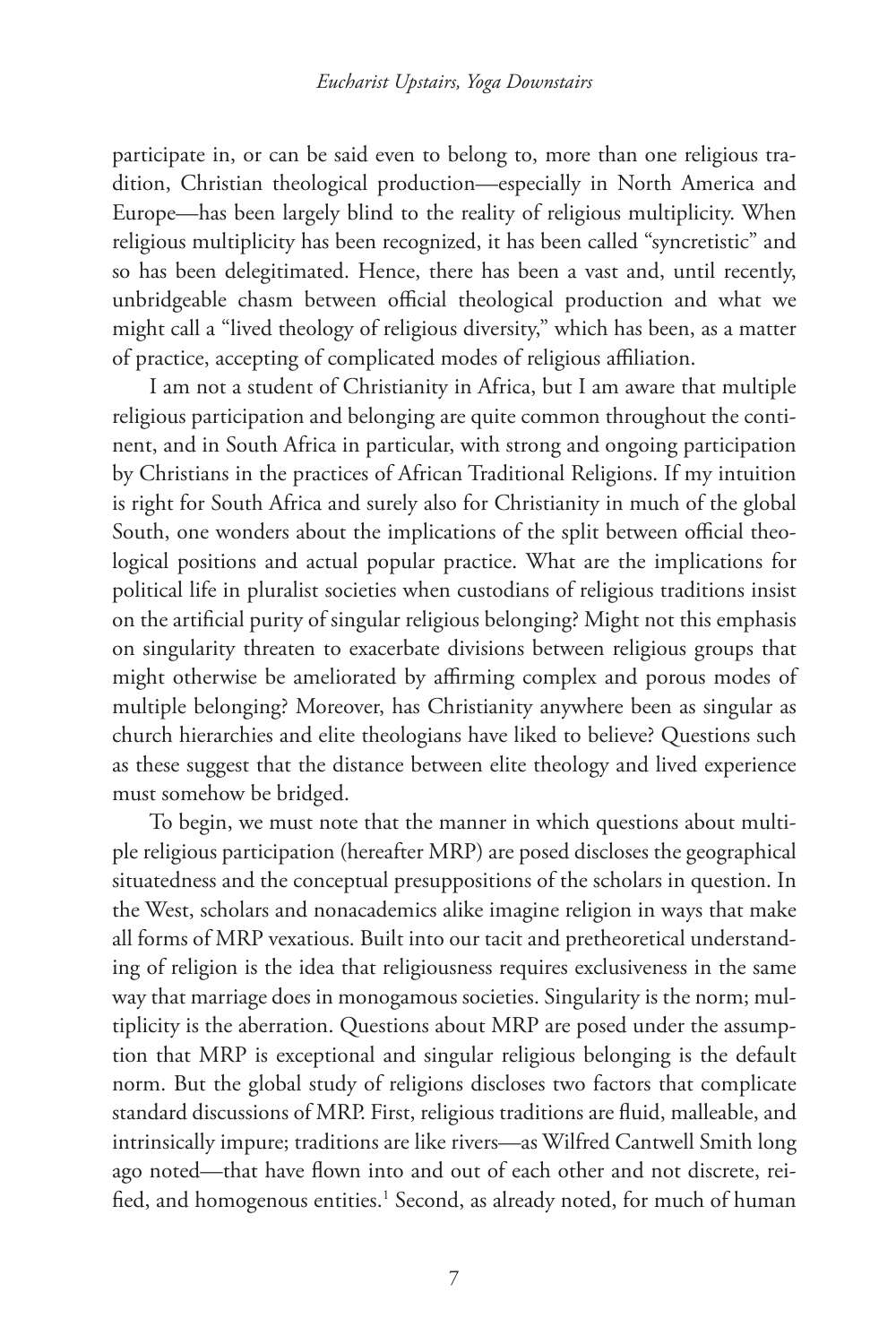history, and still today in many parts of the world, societies are simultaneously informed by many traditions. To be at once Confucian, Shinto, and Buddhist is no rare occurrence but, rather, the norm in Japanese life. Singular religious identity is the aberration.

Growing attention to MRP in the West suggests that Western societies are also no longer able to take singular religious belonging for granted. Christians, and even Muslims, do yoga, Jews engage in forms of Buddhist meditation and become "BuJews," and still more contested cases of inter-Abrahamic multiple religious participation are coming into public view.<sup>2</sup> What seems distinctive about American and European modes of MRP is that persons *select* the practices to which they are drawn. Individuals are often the primary agents of choice in a model that has often been characterized (negatively) as consumerist, whereas in East and South Asia multiplicity is less a matter of election and more a matter of variegated patterns of communal belonging. Several traditions shape any given community, and particular rituals from these traditions are dispersed in various ways across the lifecycle. Even when new religious identities are taken up by way of conversion, older elements of religious life are not abandoned wholesale. Hence, becoming Christian need not mean ceasing to be Hindu.

Because persons and communities in the West are now routinely informed by ideas and practices drawn from the repertoires of a variety of religious traditions, growing numbers of persons lay claim to some form of multireligious identity.3 Unfortunately, we do not have accurate numbers about how many have come to think of themselves as, in some sense, multiply religious. In the absence of substantive empirical data, consideration of MRP must largely take the form of intellectual housekeeping. Several major families of questions must be broached:

- 1. What are we to make of the wide variety of terms used in the growing academic literature? These include multiple religious identity, multireligious identity, multiple religious participation, multiple/double religious belonging, dual citizenship, hyphenated religious identity (e.g., Buddhist-Christian), hybridity, and syncretism, just to name a few.
- 2. The best emerging literature displays a growing awareness that terms like "identity" and "belonging" are ambiguous and in need of clarification. Is identity ever integral and unified?<sup>4</sup> And what do we mean by "belonging" given that the notion is inapplicable to a variety of nonmembership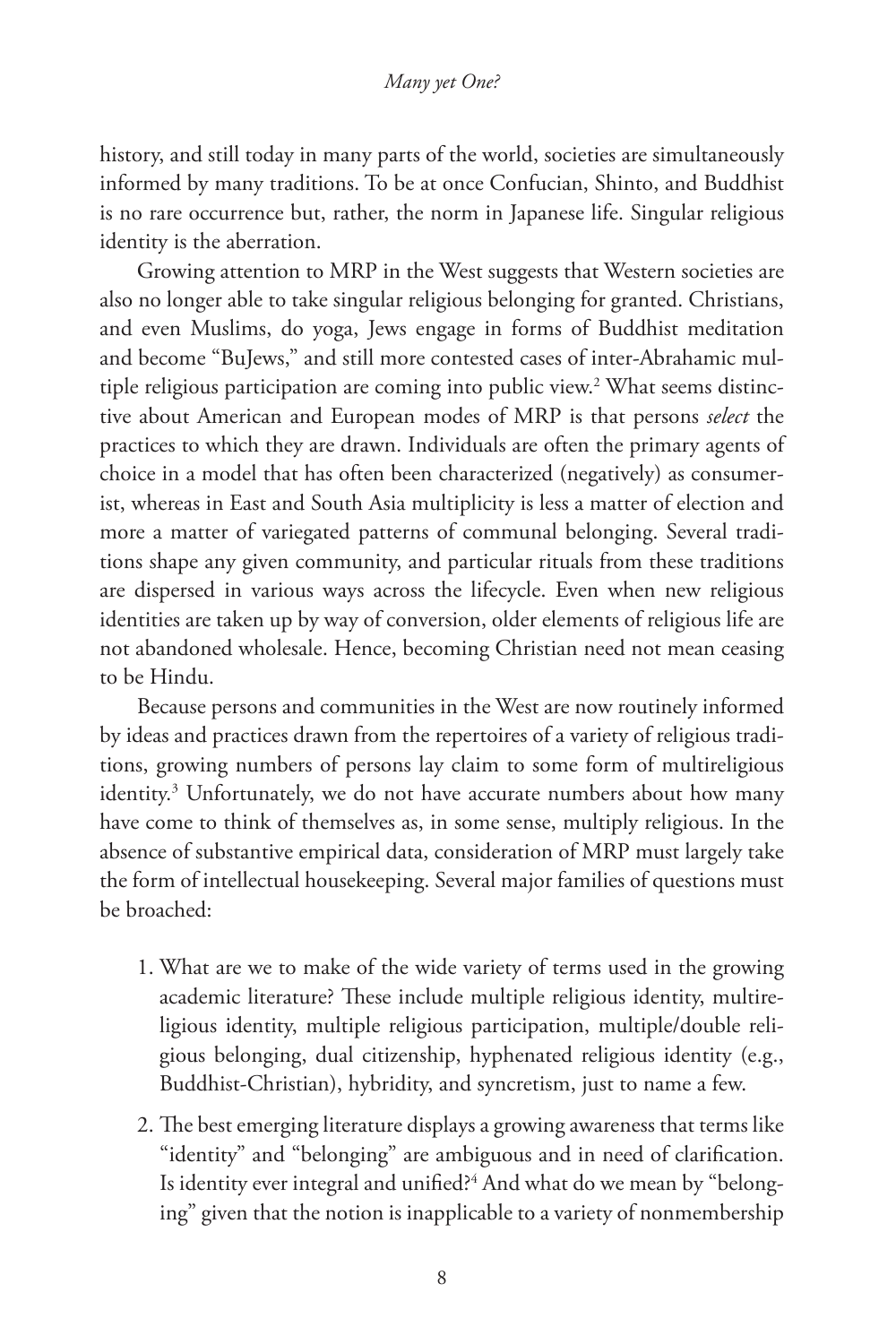traditions? Most importantly, what does it mean to be religious? What about those traditions that do not draw the distinction between the economic, the political, and the religious as persons in the West have been tutored to make? For example, if economic justice is understood as integral to religious life, then persons might be said to engage in illicit forms of MRP merely by participating in daily life in capitalist societies while also seeking to be Christian—or, more saliently, Muslim, as Islamic cultures have not been shaped to the same degree by secularization, which has given rise to the very idea of privatized religion as a sphere that can be separated from the economic and the political. The possibility of such conflict is, however, largely unnoticed in the extant literature.

- 3. Normative questions also arise: Is MRP a coherent and salutary human possibility, or is it a mark of confusion? By appeal to what criteria might we decide such questions? Can one genuinely be committed to more than one religious tradition?
- 4. There is also a growing recognition in the relevant literature that the meaningfulness of MRP hinges on some account of religious diversity which holds that transformative truth can be found outside the boundaries of one's own religious tradition.<sup>5</sup> If, outside one's home tradition, all is darkness, then MRP is, of course, undesirable. Hence, any normative consideration of MRP requires some working theology of religious diversity. The distinctive question that MRP raises for any theology of religious diversity is this: What theology of religious diversity makes sense of the sheer fact of MRP? If all religious traditions are paths up the same mountain or are diverse means to the self-same end, why bother? Why circumnavigate a mountain when the religious seeker should be dedicated to her path of ascent alone? In order to think comprehensively about MRP, this nexus of issues—terminological, conceptual, normative, and theological—must be addressed together.

# On Terminology: Belonging, Identity, and Participation

In this conversation, the terms *belonging* and *identity* present greater challenges than the term *participation*. Belonging is problematic because membership,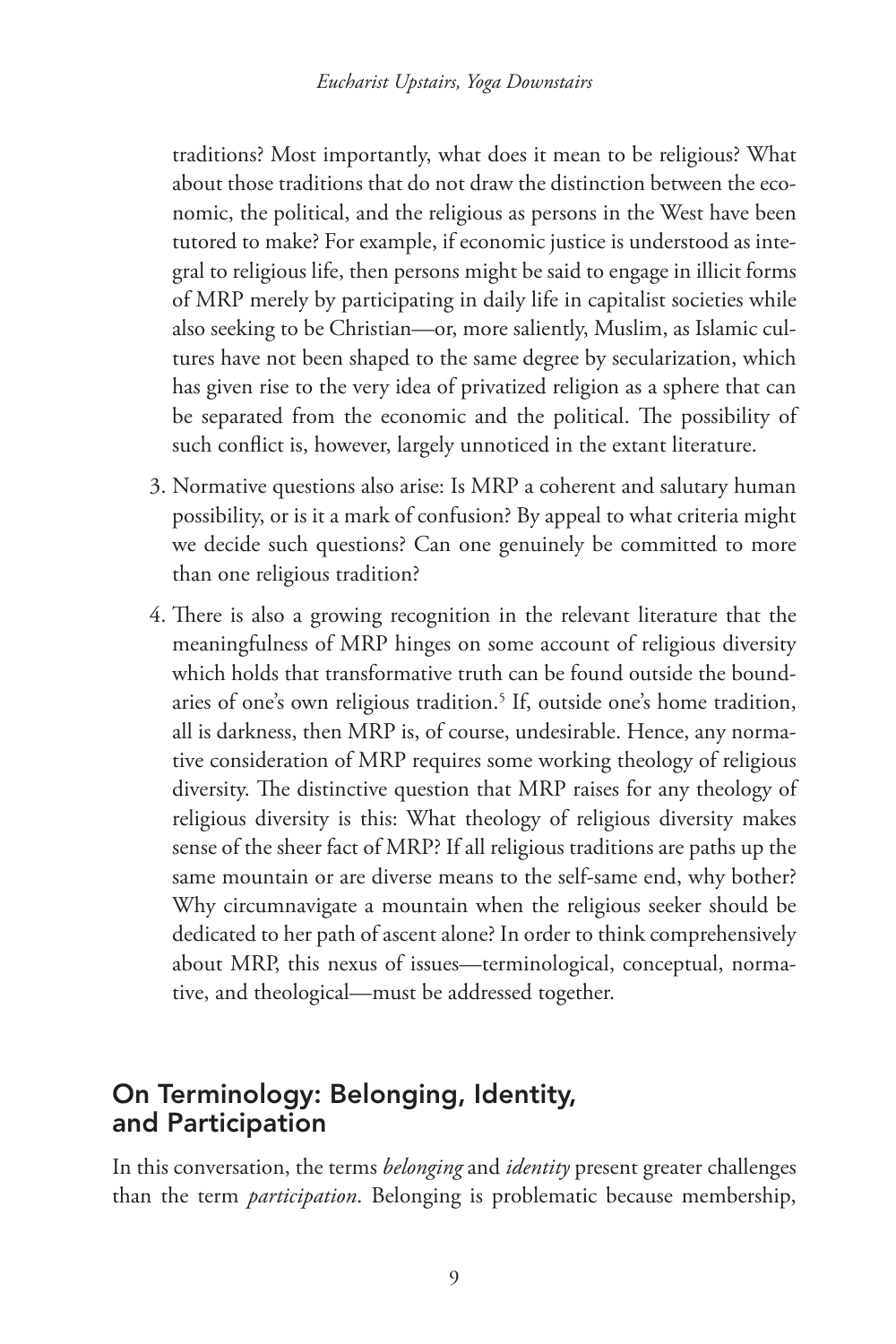#### *Many yet One?*

especially if understood as a matter of exclusivity, is inapplicable to a number of traditions. With some noteworthy exceptions, one does not typically take up membership in Hindu, Confucian, or Shinto traditions. Hence belonging, at least in the sense of communally recognized membership, does not apply. Terms like "double belonging" are best reserved for cases in which persons can make claims of belonging, which might be validated by the communities in question. The matter becomes contested when persons assert that they are double belongers, but one or both communities in question deny such claims. Consider the case of Anne Holmes Redding, who asserts that she is both Christian and Muslim, a claim that has drawn her sanction from one tradition: she was defrocked by the Episcopal Church.6 This case prompts the following asyet-unresolved question: Must claims of double belonging receive communal authorization before they can be recognized as valid?

The term *identity* involves a nexus of elements that are intrapersonal, interpersonal, cultural, and even metaphysical. To begin with, should we speak of multiple religious identities (plural) or multiple religious identity (singular)? The plural suggests that persons can have more than one identity; the singular suggests that even if one is shaped by a variety of religious traditions, identity nonetheless remains singular. For this latter reason, Perry Schmidt-Leukel commends the felicitous term *multireligious identity*. He writes, "It would be more accurate to speak of people having a 'multireligious identity,' that is, having a unique identity, but one that is formed and developed under the influence of several religious traditions."7 While I am convinced that perhaps no one has but a single identity, I am drawn to the simplicity of Schmidt-Leukel's term.

The term *multiple religious participation* is the best generic term for modes of religious life in which persons take up ideas and practices drawn from the repertoires of discrete traditions. In some cases, such participation may so deeply shape personhood that one might wish to speak of multireligious identity, but not all who engage in MRP may wish to claim a multireligious identity or double belonging. John Berthrong, himself a Confucian-Christian, offers a strong definition of the term: "Multiple religious participation is the conscious (and sometimes even unconscious) use of religious ideas, practices, symbols, meditations, prayers, chants, and sensibilities derived from one tradition by a member of another community of faith for their own purposes."<sup>8</sup>

The concluding clause, "for their own purposes," sounds a problematic note, however. Are persons who engage in MRP guilty of illegitimately expropriating the resources of other traditions, which are subsequently deployed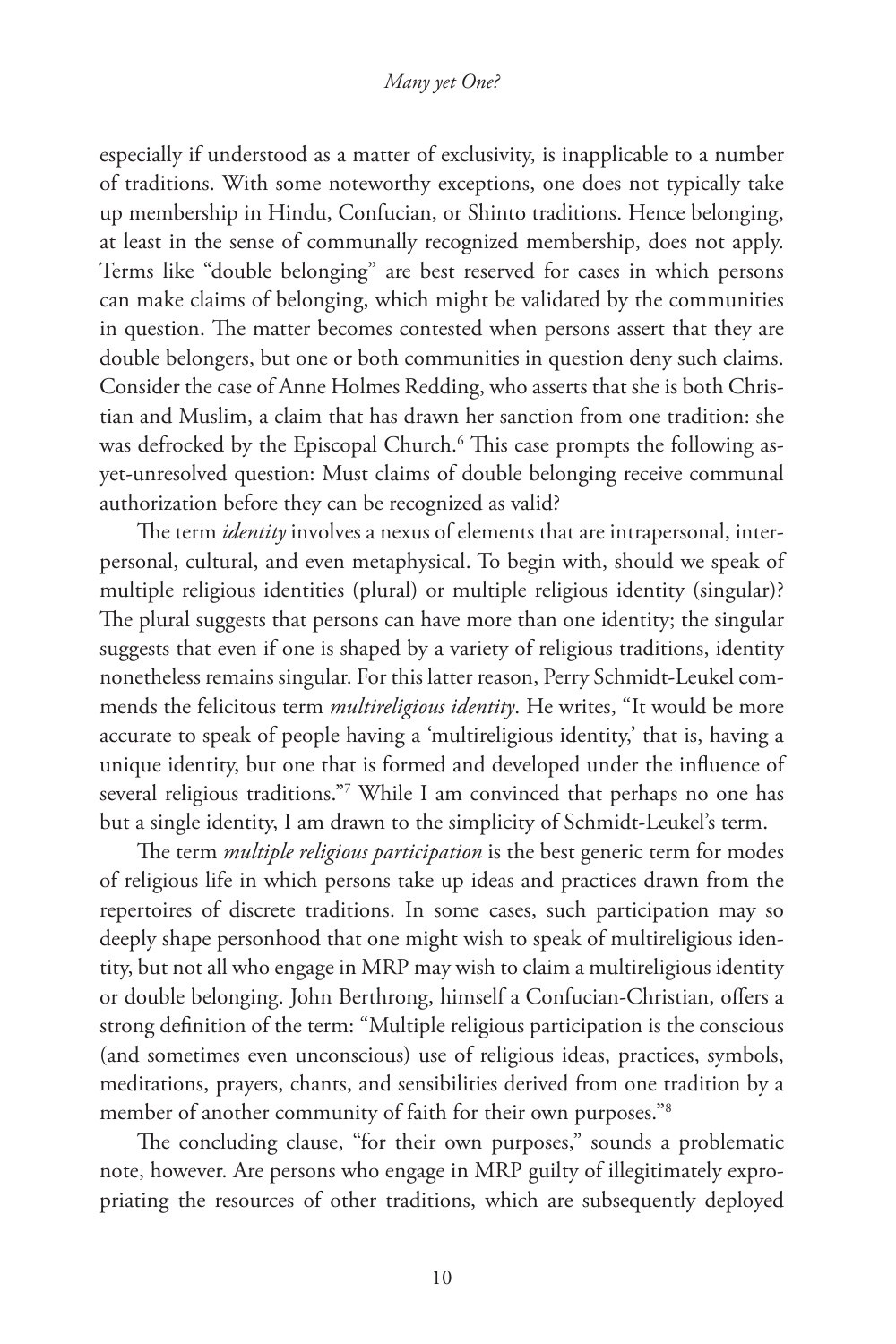under alien intentionalities, that is, "for their own purposes?" Surely Berthrong did not mean to suggest that. Also limiting is the assumption that the persons engaging in such practices must belong to a particular "community of faith." Increasingly, persons who engage in MRP belong securely to no primary home tradition. Thus, Berthrong's definition must be revised: multiple religious participation is the conscious (and sometimes even unconscious) use of religious ideas, practices, symbols, meditations, prayers, chants, and sensibilities drawn from the repertoires of more than one religious tradition. Persons who engage in MRP may adopt a variety of modes of belonging. Such persons may belong to one primary home tradition, belong to more than one, or belong to none. The question of belonging should be disaggregated from the question of participation. Multiple religious participation (MRP) may lead to multiple religious belonging (MRB), but it need not.

Berthrong also draws an unwarrantable distinction between MRP and syncretism, although his definition of syncretism is far from compelling. He writes, "What syncretism means in the history of religion is actually quite simple."9 It is a theory that maintains that some religious leaders consciously borrow ideas, practices, prayers, vestments, rituals, and so on, from two or more different religions and concoct a completely new religion out of various older parts."10 But why should the term be reserved for attempts to found new religions? The term *syncretism* is best used to refer to the *products* of religious synthesis, whereas MRP is best used to designate the *activity* of persons and communities. Thus, persons and communities engage in MRP, an activity that can, but need not, lead to syncretism, understood as the fusion of materials drawn from the repertoire of more than one tradition. Hence, a person who cultivates yoga practice in addition to eucharist engages in MRP, but should the yoga practice become installed within a eucharistic service, the result is an example of syncretism. No normative judgment is implied herein. Both terms, MRP and syncretism, must first serve descriptively before they are subjected to normative evaluation.<sup>11</sup>

### On Genealogies and Definitions

Any working understanding of MRP hinges upon definitions of the religious, and hence of the genus *religion*. But definitions of the religious/religion are themselves not without histories. Over the last several decades, a growing body